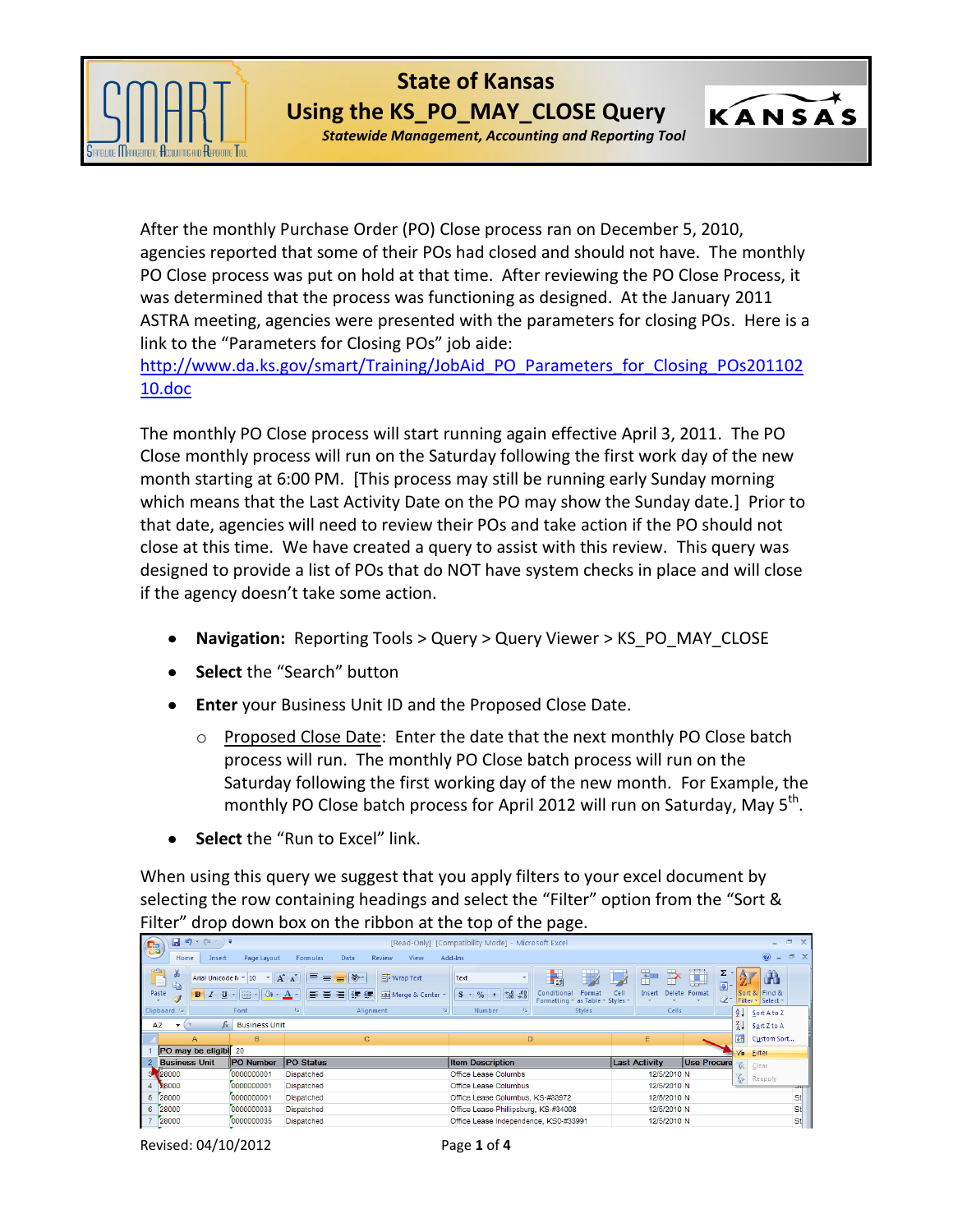## Filter the "Use Procurement Card" field by Yes = Y.

|                | 目の・(=・)=<br>$\mathbf{x}$<br>同<br>[Read-Only] [Compatibility Mode] - Microsoft Excel<br>'Ca |                                                                                |                                                                 |                                                                                                                                                                                                                                                                                                                                                                                               |                 |                              |                                                                       |                 |
|----------------|--------------------------------------------------------------------------------------------|--------------------------------------------------------------------------------|-----------------------------------------------------------------|-----------------------------------------------------------------------------------------------------------------------------------------------------------------------------------------------------------------------------------------------------------------------------------------------------------------------------------------------------------------------------------------------|-----------------|------------------------------|-----------------------------------------------------------------------|-----------------|
|                | Home<br>Insert                                                                             | Page Layout                                                                    | View<br>Formulas<br>Data<br><b>Review</b>                       | Add-Ins                                                                                                                                                                                                                                                                                                                                                                                       |                 |                              |                                                                       | $\Box$ $X$      |
| Paste          | க்<br>Arial Unicode N * 10<br>n.                                                           | $\mathbf{A} \mathbf{A}$<br>$B$ $I$ $U$ $\cdot$ $\rightarrow$ $\rightarrow$ $A$ | 导 Wrap Text<br>$\mathcal{P}$<br>$\equiv$<br>Merge & Center<br>锥 | 最<br>Text<br>Conditional<br>$\frac{1}{2}$ $\frac{1}{2}$ $\frac{1}{2}$ $\frac{1}{2}$ $\frac{1}{2}$ $\frac{1}{2}$ $\frac{1}{2}$ $\frac{1}{2}$ $\frac{1}{2}$ $\frac{1}{2}$ $\frac{1}{2}$ $\frac{1}{2}$ $\frac{1}{2}$ $\frac{1}{2}$ $\frac{1}{2}$ $\frac{1}{2}$ $\frac{1}{2}$ $\frac{1}{2}$ $\frac{1}{2}$ $\frac{1}{2}$ $\frac{1}{2}$ $\frac{1}{2}$<br>Format<br>Formatting * as Table * Styles * | Cell            | $\oplus$<br>F<br>Insert      | Σ<br>Œ<br>ä<br>Delete Format<br>Sort & Find &<br>Filter *<br>Select y |                 |
|                | Clipboard <sup>5</sup>                                                                     | Font                                                                           | $\overline{12}$<br>$\sqrt{2}$<br>Alignment                      | <b>Styles</b><br>Number<br><b>B</b>                                                                                                                                                                                                                                                                                                                                                           |                 | Cells                        | Editing                                                               |                 |
| C14            | $\sim$<br>$f_x$<br>$\blacktriangledown$                                                    | <b>Dispatched</b>                                                              |                                                                 |                                                                                                                                                                                                                                                                                                                                                                                               |                 |                              |                                                                       | ¥               |
|                | A                                                                                          | B                                                                              | $\mathbf{C}$                                                    | D                                                                                                                                                                                                                                                                                                                                                                                             |                 | E                            | F                                                                     |                 |
|                | PO may be eligibl                                                                          | 119                                                                            |                                                                 |                                                                                                                                                                                                                                                                                                                                                                                               |                 |                              |                                                                       |                 |
| $\overline{2}$ | Business Unit • PO Number • PO Status                                                      |                                                                                |                                                                 | <b>Item Description</b>                                                                                                                                                                                                                                                                                                                                                                       | v Last Activity |                              | VIUse Procurement Card                                                | ÷ IM            |
| 3              | 17300                                                                                      | 0000000080                                                                     | Dispatched                                                      | Converted Purchase Order                                                                                                                                                                                                                                                                                                                                                                      |                 | $rac{A}{Z}$<br>Sort A to Z   |                                                                       | <b>St</b>       |
|                | 17300                                                                                      | 0000000676                                                                     | Dispatched                                                      | 316-262-2315-659-2                                                                                                                                                                                                                                                                                                                                                                            |                 | $\frac{Z}{A}$<br>Sort Z to A |                                                                       | Nd              |
| 5              | 17300                                                                                      | 0000000760                                                                     | Dispatched                                                      | <b>Composite Drawings</b>                                                                                                                                                                                                                                                                                                                                                                     |                 | Sort by Color                |                                                                       | INd             |
| 6              | 17300                                                                                      | 0000001057                                                                     | <b>Dispatched</b>                                               | Thermal Tape Roll, Ink, Ink Heads, Print Heads                                                                                                                                                                                                                                                                                                                                                |                 | $\mathbb{K}$                 | Clear Filter From "Use Procurement Card"                              | <b>N</b> d      |
| $\overline{7}$ | 17300                                                                                      | 0000001171                                                                     | <b>Dispatched</b>                                               | 316 337 6000 657                                                                                                                                                                                                                                                                                                                                                                              |                 | <b>Filter by Color</b>       |                                                                       | Nd              |
| 8              | 17300                                                                                      | 0000001171                                                                     | <b>Dispatched</b>                                               | 316 337 6000 657                                                                                                                                                                                                                                                                                                                                                                              |                 | <b>Text Filters</b>          |                                                                       | Nd              |
| 9              | 17300                                                                                      | 0000001171                                                                     | Dispatched                                                      | 316 337 6000 657                                                                                                                                                                                                                                                                                                                                                                              |                 |                              |                                                                       | No              |
| 10             | 17300                                                                                      | 0000001171                                                                     | <b>Dispatched</b>                                               | 316 337 6000 657                                                                                                                                                                                                                                                                                                                                                                              |                 | $\Box$ N                     | Gelect All)                                                           | <b>Nc</b>       |
|                | 11 17300                                                                                   | 0000001171                                                                     | Dispatched                                                      | 316 337 6000 657                                                                                                                                                                                                                                                                                                                                                                              |                 | ∙⊡ Y                         |                                                                       | No              |
|                | 12 17300                                                                                   | 0000001197                                                                     | Dispatched                                                      | NIEM Technical Training: January 11- 13 2011                                                                                                                                                                                                                                                                                                                                                  |                 |                              |                                                                       | N <sub>c</sub>  |
| 13             | 17300                                                                                      | 0000001259                                                                     | Dispatched                                                      | Cell Phones BAS                                                                                                                                                                                                                                                                                                                                                                               |                 |                              |                                                                       | N <sub>c</sub>  |
| 14             | 17300                                                                                      | 0000001259                                                                     | Dispatched                                                      | Cell Phones BAS Accounting                                                                                                                                                                                                                                                                                                                                                                    |                 |                              |                                                                       | <b>N</b>        |
| 15             | 17300                                                                                      | 0000001259                                                                     | Dispatched                                                      | Cell Phones BIS                                                                                                                                                                                                                                                                                                                                                                               |                 |                              |                                                                       | N <sub>c</sub>  |
| 16             | 17300                                                                                      | 0000001259                                                                     | Dispatched                                                      | Cell Phones BOT                                                                                                                                                                                                                                                                                                                                                                               |                 |                              |                                                                       | <b>Nc</b>       |
| 17             | 17300                                                                                      | 0000001259                                                                     | <b>Dispatched</b>                                               | Cell Phones CJIS JAG Grant                                                                                                                                                                                                                                                                                                                                                                    |                 |                              |                                                                       | N <sub>c</sub>  |
| 18             | 17300                                                                                      | 0000001259                                                                     | <b>Dispatched</b>                                               | Cell Phones Central Mail                                                                                                                                                                                                                                                                                                                                                                      |                 |                              |                                                                       | Nd              |
| 19             | 17300                                                                                      | 0000001259                                                                     | <b>Dispatched</b>                                               | Cell Phones Computer Operations                                                                                                                                                                                                                                                                                                                                                               |                 |                              | OK<br>Cancel                                                          | N <sub>c</sub>  |
| 20             | 17300                                                                                      | 0000001259                                                                     | <b>Dispatched</b>                                               | Cell Phones Directors Office                                                                                                                                                                                                                                                                                                                                                                  |                 |                              |                                                                       | $\therefore$ Nd |
| 21             | 17300                                                                                      | 0000001259                                                                     | Dispatched                                                      | Cell Phones Kito                                                                                                                                                                                                                                                                                                                                                                              |                 | 10/15/2010 N                 |                                                                       | Nd              |
| 22             | 17300                                                                                      | 0000001259                                                                     | Dispatched                                                      | Cell Phones Local Area Network Support                                                                                                                                                                                                                                                                                                                                                        |                 | 10/15/2010 N                 |                                                                       | N <sub>c</sub>  |
| 0 <sup>o</sup> | <b>STOOD</b>                                                                               | COOCOOSSED                                                                     | <b>Dispotatord</b>                                              | Coll Dhongo Moturate Equipment/Terminal                                                                                                                                                                                                                                                                                                                                                       |                 | <b>10/15/0010 N</b>          |                                                                       |                 |

When a P-Card is associated to a PO, the matching status is set to "No Match" and should remain as "No Match". If you do **NOT** want the PO to close, you have two options.

Change the Receiving Required field to "Receiving is Required":  $\bullet$ 



**OR**

 $\bullet$ Extend the Due Date to a date that is beyond the proposed close date. For example: if the Proposed Close date is April 3, 2011 you might want to change the Due Date to April 29, 2011: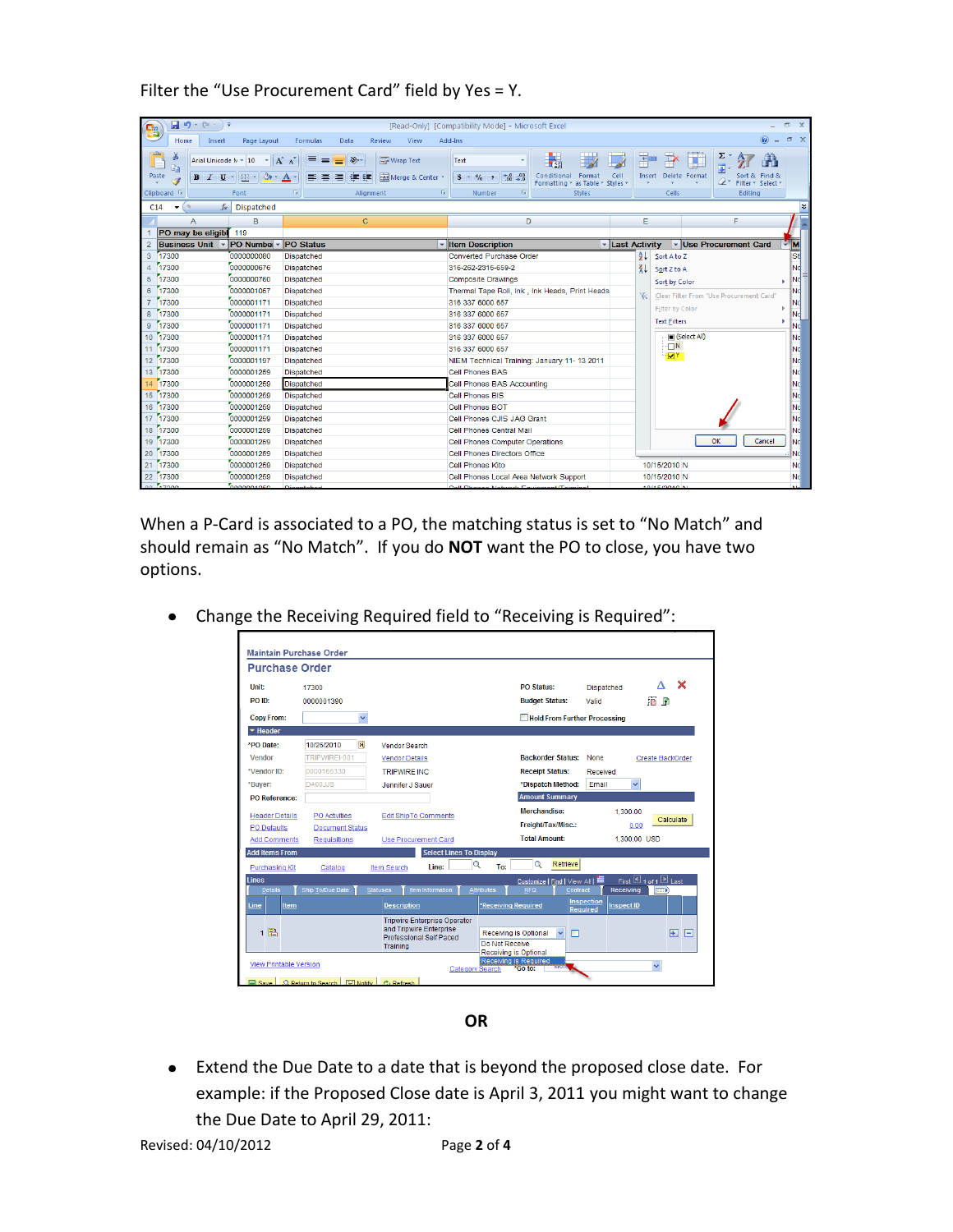| <b>Maintain Purchase Order</b> |                                                                                             |                                                                |                   |                                     |                       |                                         |  |  |
|--------------------------------|---------------------------------------------------------------------------------------------|----------------------------------------------------------------|-------------------|-------------------------------------|-----------------------|-----------------------------------------|--|--|
| <b>Purchase Order</b>          |                                                                                             |                                                                |                   |                                     |                       |                                         |  |  |
| Unit:                          | 17300                                                                                       |                                                                |                   | <b>PO Status:</b>                   | <b>Dispatched</b>     | $\mathbf x$<br>л                        |  |  |
| PO ID:                         | 0000001390                                                                                  |                                                                |                   | <b>Budget Status:</b>               | Valid                 | 痛同                                      |  |  |
| <b>Copy From:</b>              | $\overline{\mathbf{v}}$                                                                     |                                                                |                   | <b>Hold From Further Processing</b> |                       |                                         |  |  |
| $\blacktriangleright$ Header   |                                                                                             |                                                                |                   |                                     |                       |                                         |  |  |
| *PO Date:                      | 10/26/2010<br>31                                                                            | Vendor Search                                                  |                   |                                     |                       |                                         |  |  |
| Vendor                         | TRIPWIRFI-001                                                                               | <b>Vendor Details</b>                                          |                   | <b>Backorder Status:</b>            | None                  | Create BackOrder                        |  |  |
| *Vendor ID:                    | 0000166330                                                                                  | <b>TRIPWIRE INC.</b>                                           |                   | <b>Receipt Status:</b>              | Received              |                                         |  |  |
| *Buyer:                        | DA00JJS                                                                                     | Jennifer J Sauer                                               |                   | *Dispatch Method:                   | $\checkmark$<br>Email |                                         |  |  |
| <b>PO</b> Reference:           |                                                                                             |                                                                |                   | <b>Amount Summary</b>               |                       |                                         |  |  |
| <b>Header Details</b>          | <b>PO</b> Activities                                                                        | <b>Edit ShipTo Comments</b>                                    |                   | Merchandise:                        | 1.300.00              |                                         |  |  |
| <b>PO</b> Defaults             | <b>Document Status</b>                                                                      |                                                                |                   | Freight/Tax/Misc.:                  | 0.00                  | Calculate                               |  |  |
| <b>Add Comments</b>            | <b>Requisitions</b>                                                                         | <b>Use Procurement Card</b>                                    |                   | <b>Total Amount:</b>                |                       | 1,300.00 USD                            |  |  |
| <b>Add Items From</b>          |                                                                                             | <b>Select Lines To Display</b>                                 |                   |                                     |                       |                                         |  |  |
| <b>Purchasing Kit</b>          | Catalog                                                                                     | Line:<br><b>Item Search</b>                                    | Q<br>To:          | $\mathbf Q$<br>Retrieve             |                       |                                         |  |  |
| Lines                          |                                                                                             |                                                                |                   | Customize   Find   View All         | 畫                     | First $\boxplus$ 1 of 1 $\boxplus$ Last |  |  |
| <b>Details</b>                 | <b>Ship To/Due Date</b>                                                                     | Item Information<br><b>Statuses</b>                            | <b>Attributes</b> | <b>RFQ</b>                          | Contract<br>Receiving | <b>READ</b>                             |  |  |
| Item<br>Line                   |                                                                                             | <b>Description</b><br><b>Tripwire Enterprise Operator</b>      | <b>Due Date</b>   | <b>Ship To</b>                      | Price                 |                                         |  |  |
| B.<br>1                        |                                                                                             | and Tripwire Enterprise<br>Professional Self Paced<br>Training | 10/26/2010        | Ħ<br>173301                         | 1.300.00000<br>Q      | 図<br>$\mathbb{H}$<br>E                  |  |  |
|                                | <b>View Printable Version</b><br>$\ddot{\phantom{0}}$<br>More<br>*Go fo:<br>Category Search |                                                                |                   |                                     |                       |                                         |  |  |
| <b>国</b> Save                  | <b>Fig. Notify</b><br><b>Q. Return to Search</b>                                            | <b>Cu</b> Refresh                                              |                   |                                     |                       |                                         |  |  |

Once you have reviewed all the POs that have a P-Card associated, filter on the "Use Procurement Card" field by No = N. If you do **NOT** want the PO to close, you will need to change the Match Status at the Schedule Line level for all lines on the PO to "Full Match".

|              | <b>Maintain Purchase Order</b>         |                           |                               |                          |                          |                    |                    |                          |                      |                                  |                                      |                   |
|--------------|----------------------------------------|---------------------------|-------------------------------|--------------------------|--------------------------|--------------------|--------------------|--------------------------|----------------------|----------------------------------|--------------------------------------|-------------------|
|              | <b>Schedules</b>                       |                           |                               |                          |                          |                    |                    |                          |                      |                                  |                                      |                   |
| Unit:        | Vendor:<br>17300                       |                           |                               |                          | GOVERNOR-001             |                    |                    |                          |                      |                                  |                                      |                   |
|              | PO ID:                                 | 0000000080                |                               | PO Date:                 | 06/11/2010               |                    |                    |                          |                      |                                  |                                      |                   |
|              |                                        |                           |                               | <b>PO Status:</b>        | <b>Dispatched</b>        |                    |                    |                          |                      |                                  |                                      |                   |
|              | Return to Main Page                    |                           |                               |                          |                          |                    |                    |                          |                      |                                  |                                      |                   |
| <b>Lines</b> |                                        |                           |                               |                          |                          |                    |                    |                          |                      |                                  | Find   View All                      | First $\Box$ 1.   |
|              | Line:<br>1                             | Item:                     |                               | Converted Purchase Order |                          | PO Qty: 1.0000     |                    | LOT.                     | <b>Amount:</b>       | 6.556.730.92 USD                 |                                      |                   |
|              | <b>Schedules</b>                       |                           |                               |                          |                          |                    |                    |                          |                      | Customize   Find   View All   11 |                                      | First $\Box$ 1 of |
|              | <b>Details</b>                         | <b>Statuses</b>           | Shipment                      | Matching<br>Receiving    | Ereight                  |                    | <b>RTV</b>         | 雨                        |                      |                                  |                                      |                   |
|              | <b>Sched</b>                           | *Due Date                 | *Ship To                      | <b>Match Status</b>      | *Matching                | Price<br>Tolerance | Price<br>Tolerance | % Unit<br>Price          | % Unit<br>Price      | <b>Ext Price</b>                 | <b>Ext Price</b><br><b>Tolerance</b> | % Ext Price       |
|              |                                        |                           |                               |                          |                          | Over               | <b>Under</b>       | <b>Tolerance</b><br>Over | Tolerance -<br>Under | <b>Tolerance</b>                 | - Under                              | Tolerance         |
|              |                                        | 1 图 07/30/2010            | BA17300                       | Unmatched                | $\checkmark$<br>No Match |                    |                    |                          |                      |                                  |                                      |                   |
|              | <b>ERS</b><br><b>Full Match</b>        |                           |                               |                          |                          |                    |                    |                          |                      |                                  |                                      |                   |
|              | <b>Add ShipTo Comments</b><br>No Match |                           |                               |                          |                          |                    |                    |                          |                      |                                  |                                      |                   |
|              | $\Box$ Save                            | <b>Q</b> Return to Search | $\boxed{=}$ Notify<br>Refresh |                          |                          |                    |                    |                          |                      |                                  |                                      | 图 Add             |
|              |                                        |                           |                               |                          |                          |                    |                    |                          |                      |                                  |                                      |                   |
|              |                                        |                           |                               |                          |                          |                    |                    |                          |                      |                                  |                                      |                   |

For those of you that are interested, this query is set up using the following parameters:

- PO Status: is not Complete, Pending Cancel or Cancel
- Activity Date: is equal to or less than the Proposed Close Date minus 90 days
- Match Line Option: is not Fully Matched
- Receiving Required: is either "Receiving is Optional" or "Do Not Receive"
- Due Date: is equal to or less than the Proposed Close Date

Revised: 04/10/2012 Page **3** of **4** To view the Activity Date online: